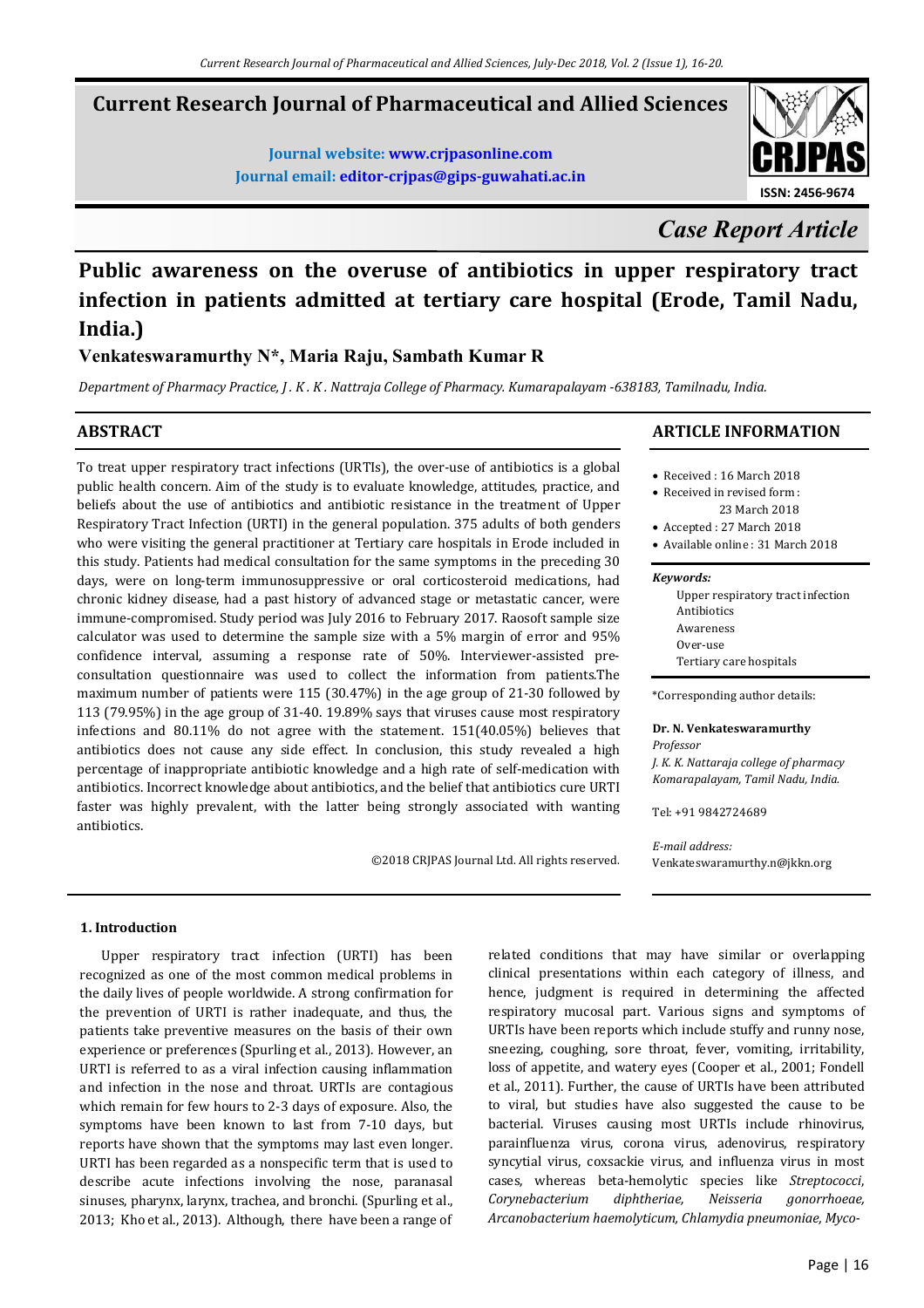-*plasma pneumoniae, Streptococcus pneumoniae, Haemophilus influenzae, Bordetella pertussis,* and *Moraxella catarrhalis* are the most common bacteria's causing URTIs (Lee et al., 2000; Poole et al., 2005). Antibiotics are drugs used for treating infections caused by bacteria. Misuse and overuse of these drugs, however, have contributed to a phenomenon known as antibiotic resistance. This resistance develops when potentially harmful bacteria change in a way that reduces or eliminates the effectiveness of antibiotics. It occurs when bacteria develop resistance to antibiotics.

 Antibiotic resistance is a global health problem, and a major cause for concern. Resistant bacteria continue to multiply in the presence of therapeutic levels of an antibiotic. (Arnold and Straus, 2009). Some bacteria are innately resistant to certain antibiotics. Antimicrobial resistance could be prevented by target vaccines that could be protection for drug-resistant over drug-sensitive strains.

 Development of antibiotic resistance represents are one of the most important issues of the global public health. The overuse and incorrect use of antimicrobial drugs may produce several problems, including the increase and spread of antibiotic resistance, increasing costs of healthcare services and an increased risk of side effects. Inappropriate expectations of antibiotics by patients have been commonly observed in primary healthcare, and is a key factor driving over-prescription of antibiotics in such settings. Respiratory tract infections account for almost 10% of worldwide morbidity and mortality. The respiratory tract is the most common site of infection because it comes into direct contact with the environment and airborne microorganisms. The most common causative agents in respiratory tract infections are viral. However, the respiratory tract may be infected by a range of microorganisms, including bacteria, fungi and parasites. Upper Respiratory Tract Infection (URTI) is one of the commonest conditions in the primary care setting for which antibiotic prescriptions have been reported to be high worldwide. However, current evidence-based guidelines do not support antibiotic use in the majority of URTI cases (Poole & Tobin, 1973; Gonzales et al., 2001) as URTIs are frequently of viral etiology (Meropol et al., 2013; Suiafan et al., 2012) are often self-limiting, and seldom lead to serious complications. This study focused on prevalence of misconceptions about URTIs and antibiotics, and identifies key misconceptions associated with inappropriately wanting antibiotics.

#### **2. Methodology**

 The estimated sample size was 375 adults from people visiting the general practitioner at Tertiary care hospitals in Erode. Study period is July 2016 to February 2017. Using the updated software Rao Soft sample size calculator (http://www.raosoft.com/samplesize.html), the sample size was determined with a 5% margin of error and 95% confidence interval, assuming a response rate of 50%. Interviewer-assisted pre-consultation questionnaire was used to collect the information from patients. The questionnaire was designed to include several factors identified from the methods described in the previous study (Pan et al; 2016).

#### *2.1. Inclusion criteria*

• Patients aged 18 years and above, presenting with at least

one of four URTI symptoms (runny nose, blocked nose, cough or sore throat).

• Patients ever just heard the term antibiotics.

 Participants were given a brief outline of the study, and verbal consent was obtained before administering the questionnaire.

#### *2.2. Exclusion criteria*

 Patients had medical consultation for the same symptoms in the preceding 30 days, were on long-term immunosuppressive or oral corticosteroid medications, had chronic kidney disease, had a past history of advanced stage or metastatic cancer, were immune compromised (e.g. human immunodeficiency virus infection).

#### **3. Results**

 A total of 377 patients were included in the study. Our survey results showed significant differences in levels of public attitudes, beliefs and knowledge concerning antibiotic use, self-medication and antibiotic resistance. Gender wise distribution of study population was found to be 184 males (54.20%) and 193 females (51.80%). The maximum number of patients were 115 (30.47%) in the age group of 21-30 followed by 113 (79.95%) in the age group of 31-40. The least number of patients were seen in the age group of 18-20 years which were only 16 (4.24%). 263 (69.75%) were married, 101 (26.79%) single, 5 (1.33%) divorced and 8 (2.12%) widowed. On analyzing the educational status of the study population we found that 220 patients (58.3%) were university graduates, 79 (20.99%) had secondary school education, 55 (14.58%) had primary school education and only 23 (6.09%) were illiterate. The symptoms and perceptions of illness severity were analyzed. Among 377 people, 132 (35.01%) showed symptoms for 1-2 days, 170 (45.10%) for 3-4 days and only 75(19.89%) for 5-7 days. The types of symptoms seen in the study population were cough (70.02%), sore throat (64.9%), runny nose (70.02%), fever (29.97%) and 19.89% patients were worried that the illness was serious.

 This study revealed important findings, related to inadequate public knowledge of antibiotics. Our results showed that antibiotic knowledge among the population was insufficient. Table 1 shows the knowledge of patients about URTI and antibiotic use. 45% says that viruses cause most respiratory infections and 55% do not agree with the statement. Only 29% believes that upper respiratory infections resolve on its own and 71% believes that upper respiratory infections not resolve by own defence mechanism.

#### **4. Discussion**

 Upper Respiratory Tract Infection (URTI) is one of the commonest conditions in the primary care setting for which antibiotic prescriptions have been reported to be high worldwide (Balcioğlu et al., 2017). This study aimed to describe the prevalence of misconceptions about URTIs and antibiotics, and identify key misconceptions associated with inappropriately wanting antibiotics. A total of 200 students were included in the study. Our survey results showed significant differences in levels of public attitudes, beliefs and knowledge concerning antibiotic use, self-medication and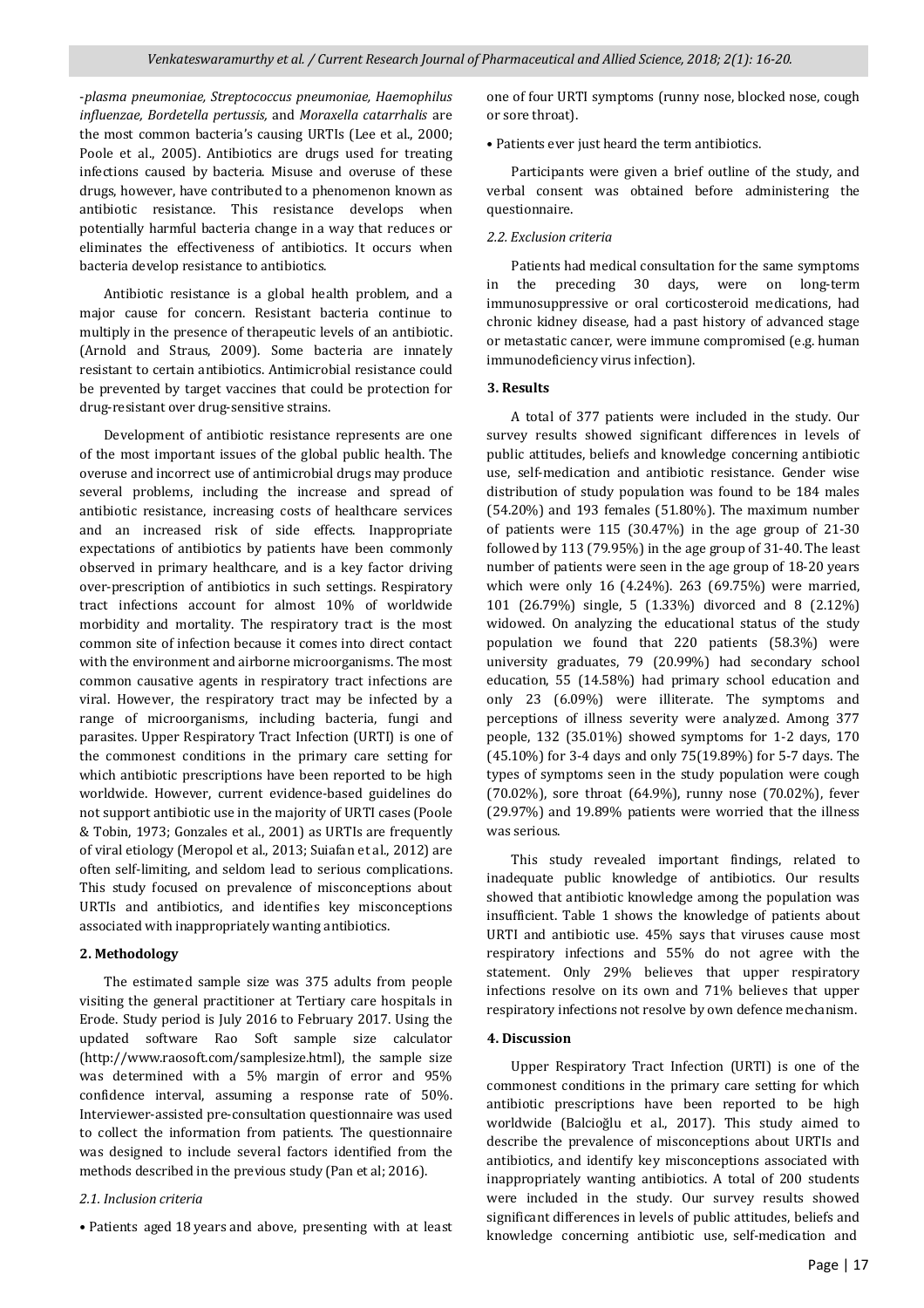| SN             | Knowledge about URTI<br>and antibiotics use                                            | Answer         | <b>Boys</b><br>$(n=100)$ | Girls<br>$(n=100)$ | Total<br>$(n=200)$ | Percentage<br>(%) |
|----------------|----------------------------------------------------------------------------------------|----------------|--------------------------|--------------------|--------------------|-------------------|
| 1              | Viruses<br>most<br>cause                                                               | <b>YES</b>     | 43                       | 48                 | 91                 | 45.5%             |
|                | respiratory infections                                                                 | NO.            | 57                       | 52                 | 109                | 54.5%             |
| $\overline{c}$ | Respiratory<br>infection                                                               | <b>YES</b>     | 28                       | 31                 | 59                 | 29.5%             |
|                | resolves on its own                                                                    | NO.            | 72                       | 69                 | 141                | 70.5%             |
| 3              | Antibiotics are effective                                                              | <b>YES</b>     | 53                       | 54                 | 107                | 53.7%             |
|                | against viruses                                                                        | NO.            | 47                       | 46                 | 93                 | 46.3%             |
| 4              | Bacteria that normally live                                                            | <b>YES</b>     | 38                       | 42                 | 80                 | 40.0%             |
|                | on the skin and in the gut<br>are good for health                                      | N <sub>O</sub> | 62                       | 58                 | 120                | 60.0%             |
| 5              | by<br>antibiotic<br>Infection                                                          | YES            | 53                       | 39                 | 92                 | 46.0%             |
|                | resistant bacteria cannot<br>be easily cured or cannot<br>be cured.                    | N <sub>O</sub> | 47                       | 61                 | 108                | 54.0%             |
| 6              | Antibiotics do not cause<br>side effects eg. diarrhoea,<br>vomiting, allergic reaction | YES            | 74                       | 53                 | 127                | 63.5%             |
|                |                                                                                        | NO             | 26                       | 47                 | 73                 | 36.5%             |
| 7              | If<br>$\mathbf{I}$<br>much<br>too<br>use                                               | <b>YES</b>     | 18                       | 35                 | 53                 | 26.5%             |
|                | antibiotics, it can result in<br>them losing effectiveness<br>in long term             | N <sub>O</sub> | 82                       | 65                 | 147                | 73.5%             |

**Table 2.** Attitude, belief and practices pertaining to antibiotics

| SN             | Questions                                                                   | Answer         | <b>Boys</b><br>$n = 100$ | Girls<br>$(n=100)$ | Total<br>$(n=200)$ | Percentage<br>(%) |
|----------------|-----------------------------------------------------------------------------|----------------|--------------------------|--------------------|--------------------|-------------------|
| $\mathbf{1}$   | I believe that antibiotics<br>respiratory<br>cure<br>my<br>infection faster | <b>YES</b>     | 68                       | 80                 | 148                | 74%               |
|                |                                                                             | NO.            | 32                       | 20                 | 52                 | 26%               |
| $\overline{2}$ | to<br>receive<br>want                                                       | <b>YES</b>     | 80                       | 77                 | 157                | 78.5%             |
|                | antibiotics if I suffered<br>from upper respiratory<br>tract infections     | N <sub>0</sub> | 20                       | 23                 | 43                 | 21.5%             |
| 3              | leftover<br>take<br>antibiotics when I have<br>similar symptoms             | <b>YES</b>     | 31                       | 51                 | 82                 | 41%               |
|                |                                                                             | NO.            | 69                       | 49                 | 118                | 59%               |
| $\overline{4}$ | normally<br>keep<br>antibiotic stock at home<br>in case of emergency        | <b>YES</b>     | 33                       | 28                 | 61                 | 25.5%             |
|                |                                                                             | NO.            | 77                       | 72                 | 149                | 74.5%             |
| 5              | If my family is sick, I<br>usually<br>give<br>my<br>antibiotic to them      | <b>YES</b>     | 27                       | 25                 | 52                 | 26%               |
|                |                                                                             | NO.            | 73                       | 75                 | 148                | 74%               |

antibiotic resistance. Gender wise distribution of study population was found to be 100 boys and 100 females. The numbers of student's were 200 in the age group of 18-21.

 This study revealed important findings, related to inadequate public knowledge of antibiotics. Our results showed that antibiotic knowledge among the population was insufficient. Table 1 shows the knowledge of students about URTI and antibiotic use. 45.5% says that viruses cause most respiratory infections and 54.5% do not agree with the statement. Only 29.5% believes that upper respiratory infections resolve on its own and 70.5% believes that upper respiratory infections not resolve by own defence mechanism. This belief was also most strongly associated with wanting antibiotics, while knowing that viruses caused most respiratory infections was not associated with wanting antibiotics. On the other hand, patients who knew that URTI resolves on its own were significantly less likely to want antibiotics. The content of health education messaging must hence go beyond educating about the causes of URTI to emphasizing its self-limiting nature and the ineffectiveness of antibiotics against viruses.

 Among 200, 53.5% believed that antibiotics are effective against viruses and 46.5% believes just the opposite. The majority (53.5%) of the respondents incorrectly agreed with the statement "antibiotics kill viruses". The lack of knowledge



**Figure 1. Knowledge about URTI and antibiotic use (Indications- A**: Viruses cause most respiratory infections; **B**: Respiratory infection resolves on its own; **C**: Antibiotics are effective against viruses; **D**: Bacteria that normally live on the skin and in the gut are good for health; **E**: Infection by antibiotic resistant bacteria cannot be easily cured or cannot be cured; **F**: Antibiotics do not cause side effects eg. diarrhoea, vomiting, allergic reaction; **G**: If i use too much antibiotics, it can result in them losing effectiveness in long term)



**(Indications: A**: I believe that antibiotics cure my respiratory infection faster; **B**: I want to receive antibiotics if I suffered from upper respiratory tract infections; **C**: I take leftover antibiotics when I have similar

symptoms; **D**: I normally keep antibiotic stock at home in case of emergency; **E**: If my family is sick, I usually give my antibiotic to them)

on the indication of antibiotics is universally reported and not unique to India. For instance, studies in Malaysia reported similar findings to India with 67% of their respondents agreeing with the same statement. When discussing the reasons for the use of antibiotics, we highlighted that the respondents indicated respiratory tract infection symptoms (which are self-limiting and could be viral in nature) as the reason they used antibiotics. These findings can be explained by the fact that most of the respondents think that antibiotics kill viruses, therefore they are likely to seek antibiotic therapy for their viral infections. This validates previous reports on the misconceptions regarding the role of antibiotics among students.

 There exists a correlation: respondents who believe that antibiotics kill viruses also tend to believe that they should take antibiotics when they have a cold to recover faster. These respondents also believe that they should take antibiotics when they have a cold to prevent it from getting worse and also reported to expect an antibiotic from a doctor when severely sick with a cold.

 Several studies have revealed that the patient's expectation is an important determinant of antibiotic prescription and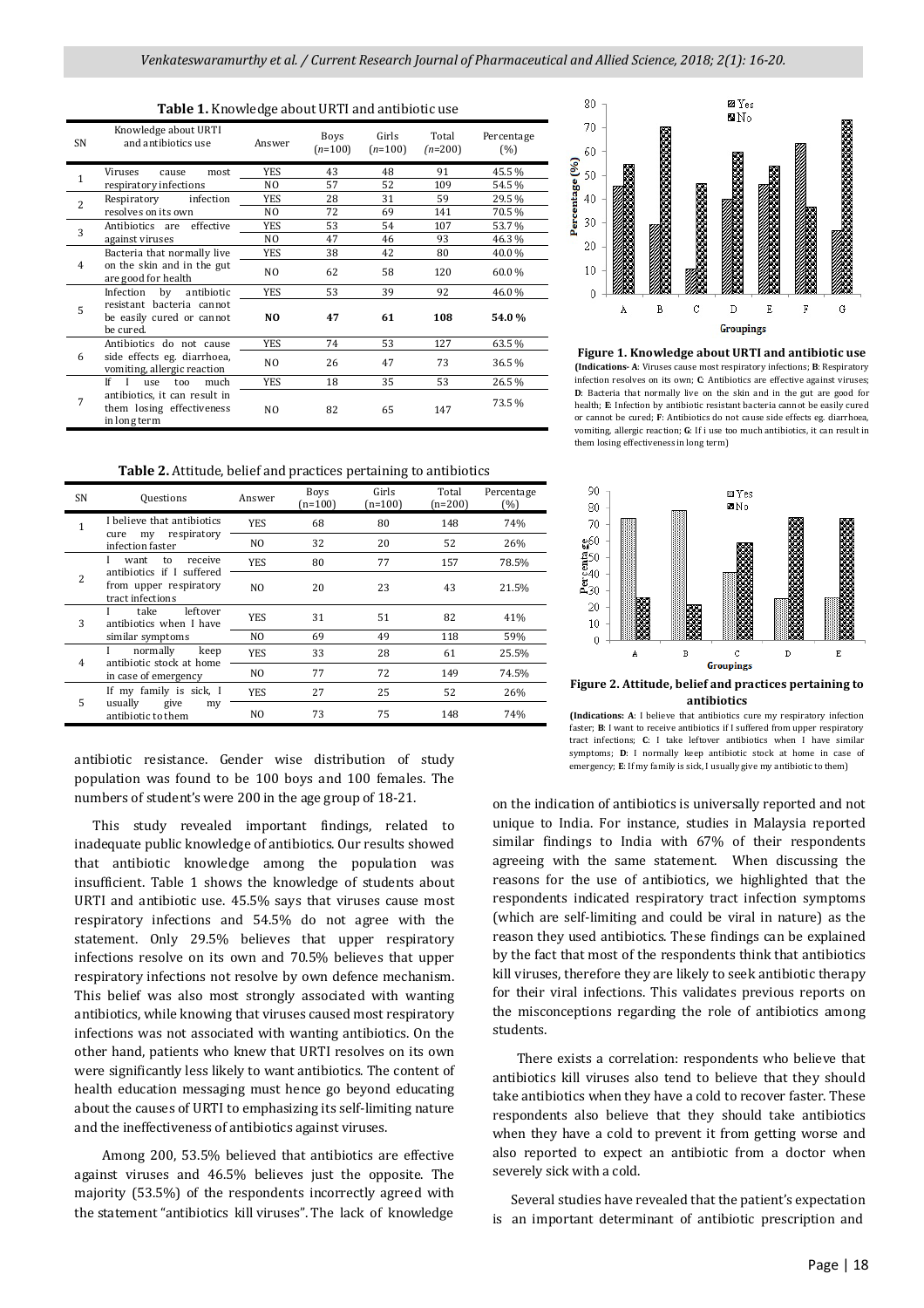that antibiotics are more likely to be prescribed under pressured clinical context (Butler et al., 1998; Ong et al., 2007; Kumar et al., 2003). However, inaccurate and over-estimation of patient expectations do occur which result in unnecessary prescribing. Furthermore, the decision to prescribe is also greatly influenced by the doctor patient relationship, in which the doctor would want to meet the patients satisfaction even though the prescriber feels antibiotics are unnecessary. Previous studies have suggested that patients were satisfied with a better understanding of their illnesses even when antibiotics were not prescribed.

 Around 40% says that bacteria that normally live on the skin and in the gut are good for health and, 60% believes that bacteria not present in Gut. It shows that an integrated health education program is essential which promotes rational use of antibiotics in the students. Around 46% students know that infection by antibiotic resistant bacteria cannot be easily cured or cannot be cured. 54% believes that antibiotics do not cause any side effect. This misconception about the use of antibiotics may put the consumer at risk because some strains of bacteria have become resistant.

 Study shows that (26.5%) are aware about overuse of antibiotics may result in losing effectiveness in long term. Opinions about antibiotic resistance demonstrate that many students are concerned about the issue and think more care should be taken regarding antibiotic use. It is possible that this apparent difference between concern at a 'global' level and the lack of apparent concern at an individual level may indicate where education is required. The link between individual behaviour and use of antibiotics may not be recognized as a negative externality to society as a whole. However, it is recognized that providing respondents with a statement about antibiotic resistance in the questionnaire may have influenced respondents towards a concern they may not have previously been aware of 148 (74%) patients believed that antibiotics could cure their respiratory tract infection faster. The majority of the participants had no knowledge as to the cause of common colds and coughs, whereas more than half of participants did not know that antibiotics do not work on most coughs and colds.

 Among them, 82 (41%) take leftover antibiotics when they have similar product. 61 (30.5%) patients normally keep antibiotics stock at home for emergency situations. 52 (26%) of the patients given antibiotics to family members usually when they are sick. Insufficient control of the availability of antibiotics could partly contribute to improper antibiotics use in the students. It has been reported in other countries that there was a possibility that people could obtain antibiotics without a medical prescription even though this practice was illegal. Health-care professionals should share the responsibility of the misuse of antibiotics by the public (Bennadi, 2014). The inappropriate prescribing and selling of antibiotics in the community could be driven by both the patient's demands and the profit interest of the health-care providers, which may jeopardize the health-care needs of the patients as well as their safety. This is a complex situation in which a balance needs to be achieved between professionalism and profitable business goals.

 Gaining a better understanding of public attitudes to antibiotic resistance, antibiotic use and the management of RTI is essential for the design of suitable student's education initiatives. The survey has provided some essential data which can now be used to assess any future local health education activity.

 Major strengths of this study include that this is, to our knowledge, the first study specifically investigating student knowledge, and attitudes towards antibiotic use and resistance among people visiting the general practitioner at Tertiary care hospitals in Erode. However, several limitations of the present study should be acknowledged. First, the crosssectional nature of this study makes it difficult to interpret any cause effect relationship. Second, the respondents interviewed were from non medical students and therefore, the results of this study cannot be generalized to the general population. A validated study is required to further explore knowledge, attitudes and practices to prevent antimicrobial resistance and/or improve antimicrobial control.

#### **5. Conclusion**

 Our results suggest a substantial proportion of patients are misinformed on the role of antibiotics in URTI. In conclusion, this study revealed a high percentage of inappropriate antibiotic knowledge and a high rate of selfmedication with antibiotics. Incorrect knowledge about antibiotics, and the belief that antibiotics cure URTI faster was highly prevalent, with the latter being strongly associated with wanting antibiotics. The public involved in this survey generally had deficiencies in some important aspects related to prudent use of antibiotics and had negative attitudes toward rational use of antibiotics. The results of the survey suggest that population-based surveys are important in understanding the public's attitude towards antibiotics as such knowledge is important in contributing to efforts to minimize inappropriate use of antibiotics.

 Continuing medical education, professional development and training workshops for healthcare professionals regarding rational use of antibiotics and health risks associated with the spread of antibiotic resistance are needed. In addition, minimizing non-prescription use of antibiotics and increasing the public awareness about the health and economic hazards of antibiotic resistance are also required. Understanding the magnitude of the problem and the population groups most affected can help tailor the efforts to improve antibiotic use among the public to the local situation. Stringent enforcement of pharmacy regulations; continuous professional education for doctors and pharmacists on the consequences of inappropriate antibiotic use; and, education of the public specifically to discourage unnecessary use of antibiotics are suggested interventions.

#### **Conflict of interest**

All the authors report no conflict of interest.

#### **References**

Arnold SR, Straus SE. Improving how antibiotics are prescribed by physicians working in the community. Cochrane Summaries. 2009.